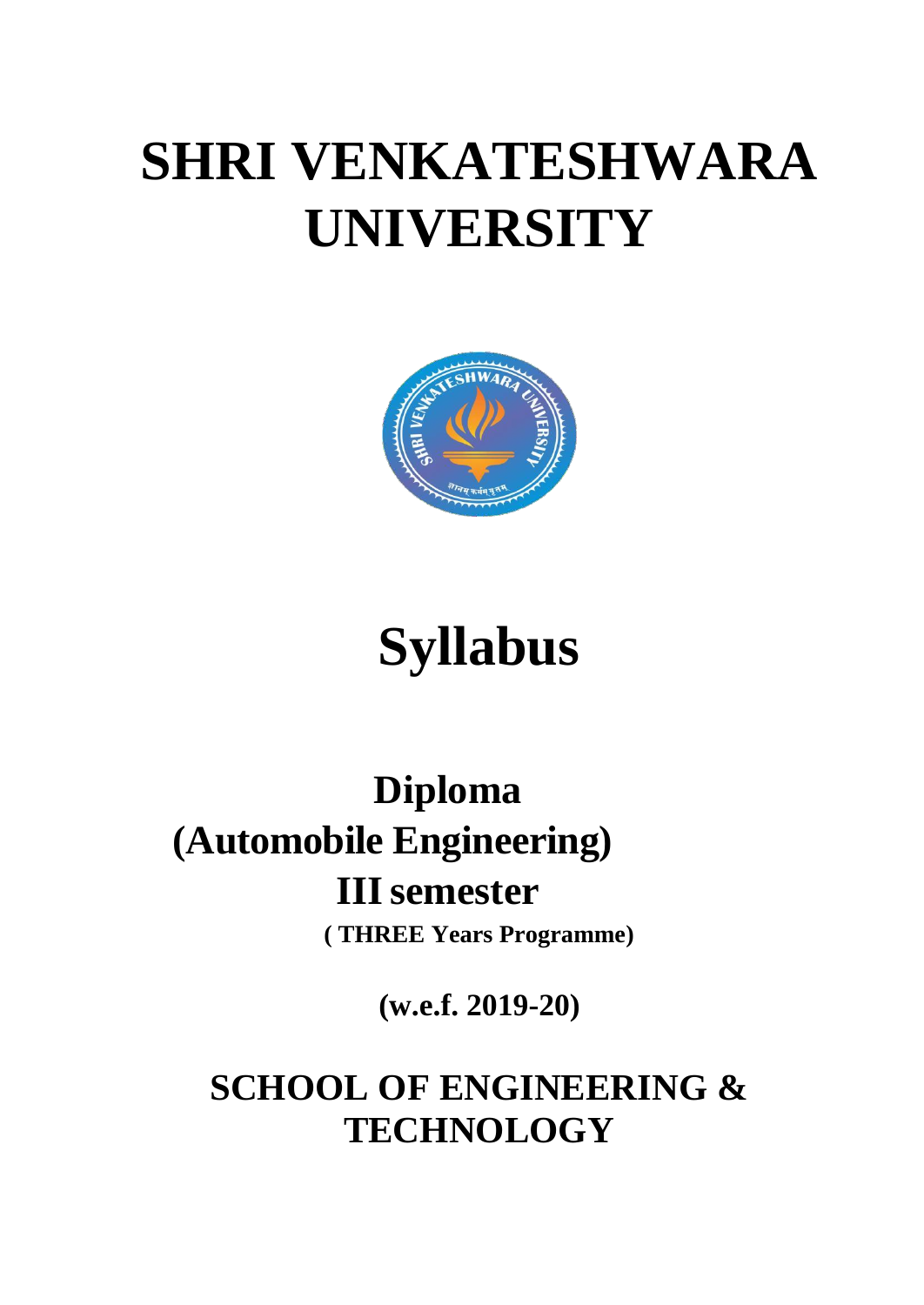## SEMESTER- III

| SI                          |                         | Subject                                              | <b>Periods</b>   |                  |                  | <b>Evaluation Scheme</b> |                            |                  | <b>End Semester</b> |                 |                        |                  |                |
|-----------------------------|-------------------------|------------------------------------------------------|------------------|------------------|------------------|--------------------------|----------------------------|------------------|---------------------|-----------------|------------------------|------------------|----------------|
| $\bullet$<br>${\bf N}$      | Subject<br><b>Codes</b> |                                                      | $\mathbf L$      | $\mathbf T$      | $\mathbf P$      | $\mathbf C$<br>T         | $\mathbf T$<br>$\mathbf A$ | <b>Tot</b><br>al | $\mathbf P$<br>S    | TE              | ${\bf P}$<br>${\bf E}$ | <b>Tot</b><br>al | <b>Credit</b>  |
| 0.                          |                         |                                                      |                  |                  |                  |                          |                            |                  |                     |                 |                        |                  |                |
| $\mathbf{1}$                | $PAE-301$               | <b>Automotive Engines</b>                            | 3                | $\boldsymbol{0}$ | $\boldsymbol{0}$ | $\overline{20}$          | $\overline{10}$            | $\overline{30}$  |                     | $\overline{70}$ |                        | 100              | $\mathfrak{Z}$ |
|                             | <b>PAE-302</b>          | Automotive<br>Chassis-I                              | 3                | $\theta$         | $\overline{0}$   | 20                       | 10                         | 30               |                     | 70              |                        | 100              | $\mathfrak{Z}$ |
| $\ensuremath{\mathfrak{Z}}$ | <b>PME-303</b>          | Thermal<br>Engineering - I                           | 3                | $\bf{0}$         | $\bf{0}$         | 20                       | 10                         | 30               |                     | 70              |                        | 100              | $\mathbf{3}$   |
| $\overline{4}$              | <b>PME - 304</b>        | Material<br>Science &<br>Engineering                 | 3                | $\overline{0}$   | $\overline{0}$   | 20                       | 10                         | 30               |                     | 70              |                        | 100              | 3              |
| 5                           | <b>PME-305</b>          | <b>Basic Mechanical</b><br>Engineering               | 3                | $\mathbf{1}$     | $\boldsymbol{0}$ | 20                       | 10                         | 30               |                     | 70              |                        | 100              | $\overline{4}$ |
| 6                           | <b>PAE-311</b>          | <b>Automotive Engines</b><br>Lab                     | $\boldsymbol{0}$ | $\boldsymbol{0}$ | $\overline{4}$   |                          |                            |                  | 10                  |                 | 15                     | 25               | $\mathbf{2}$   |
| $\overline{7}$              | <b>PAE-312</b>          | <b>Automotive Chassis</b><br>$-I$ Lab                | $\mathbf{0}$     | $\overline{0}$   | $\overline{2}$   |                          |                            |                  | $10\,$              |                 | 15                     | 25               | $\,1\,$        |
| $\overline{8}$              | <b>PME-313</b>          | Thermal<br>Engineering Lab-I                         | $\mathbf{0}$     | $\mathbf{0}$     | $\mathbf{2}$     |                          |                            |                  | 10                  |                 | 15                     | $25\,$           | $\,1\,$        |
| $\overline{9}$              | <b>PME-314</b>          | <b>Computer Aided</b><br>Machine Drawing<br>Practice | $\Omega$         | $\Omega$         | $\overline{4}$   |                          |                            |                  | 10                  |                 | 15                     | 25               | $\overline{2}$ |
| 10                          | <b>PAE-315</b>          | Summer Internship<br>- $\mathbf I$                   |                  | $\mathbf{0}$     | $\overline{4}$   |                          |                            |                  | 50                  |                 |                        | 50               | $\overline{c}$ |
|                             |                         |                                                      |                  |                  |                  |                          |                            |                  |                     |                 |                        |                  |                |
|                             |                         |                                                      |                  |                  |                  |                          |                            |                  |                     |                 |                        | 650              | 24             |
|                             |                         | Summer Internship-I (4 weeks) after IInd Sem         |                  |                  |                  |                          |                            |                  |                     |                 |                        |                  |                |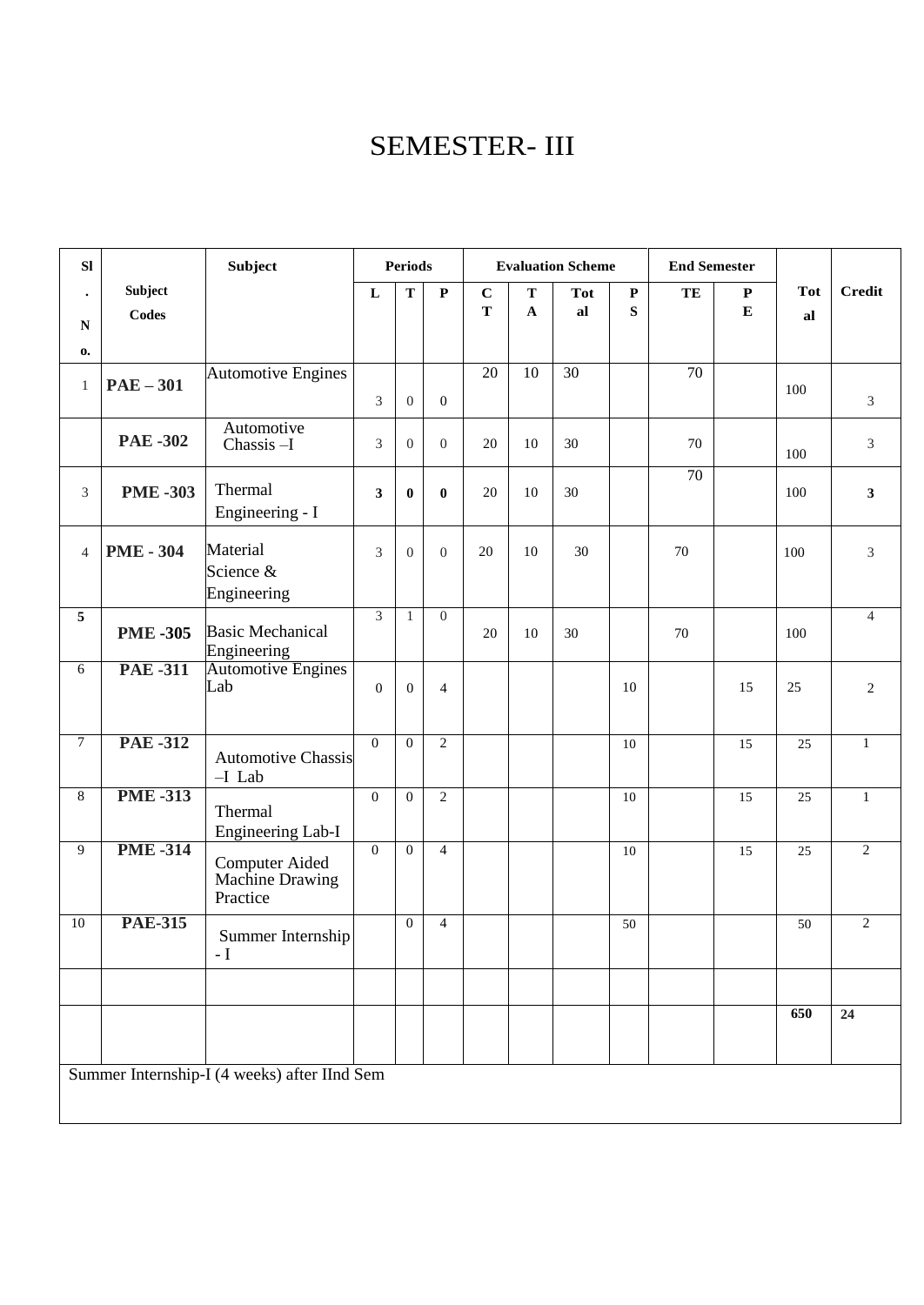| Course Code       | <b>PAE-301</b>     |
|-------------------|--------------------|
| Course Title      | Automotive Engine  |
| Number of Credits | (L: 3, T: 0, P: 0) |
| Prerequisites     | Automobile Engine  |

| <b>Objectives:</b>                                                                                                                                                                                                                          |                                                                                                                                                                                                                                                                                                                                                                                                          |              |              |  |  |  |  |
|---------------------------------------------------------------------------------------------------------------------------------------------------------------------------------------------------------------------------------------------|----------------------------------------------------------------------------------------------------------------------------------------------------------------------------------------------------------------------------------------------------------------------------------------------------------------------------------------------------------------------------------------------------------|--------------|--------------|--|--|--|--|
| Students will be able to:<br>$\triangleright$ To understand the construction and working of petrol and diesel engines and its components.<br>To acquire the knowledge about the lubrication and cooling systems of automotive engines.<br>➤ |                                                                                                                                                                                                                                                                                                                                                                                                          |              |              |  |  |  |  |
| To understand the working principle of fuel feed system of petrol and dieselengines.<br>➤<br>To understand engine power calculation & analyse engine performance by testing.<br>➤<br>To understand engine specification parameters.<br>➤    |                                                                                                                                                                                                                                                                                                                                                                                                          |              |              |  |  |  |  |
| <b>Content [Theory]:</b>                                                                                                                                                                                                                    |                                                                                                                                                                                                                                                                                                                                                                                                          |              |              |  |  |  |  |
| <b>Chapter</b>                                                                                                                                                                                                                              | Name of the Topic                                                                                                                                                                                                                                                                                                                                                                                        | <b>Hours</b> | <b>Marks</b> |  |  |  |  |
| 01                                                                                                                                                                                                                                          | <b>Engine Principles and fundamentals:</b><br>1.1 Introduction-Engines, History of development of engines, I.C.<br>Engine & E.C. Engine, Classification of I.C. Engines, Basic engine<br>nomenclature.<br>1.1 Working Principle of I.C. Engine. Concepts of 2-stroke and 4-stroke<br>Petrol and Diesel Engines, Comparison.<br>1.3 Merits and Demerits of vertical and horizontal engines. Applications. | 04           |              |  |  |  |  |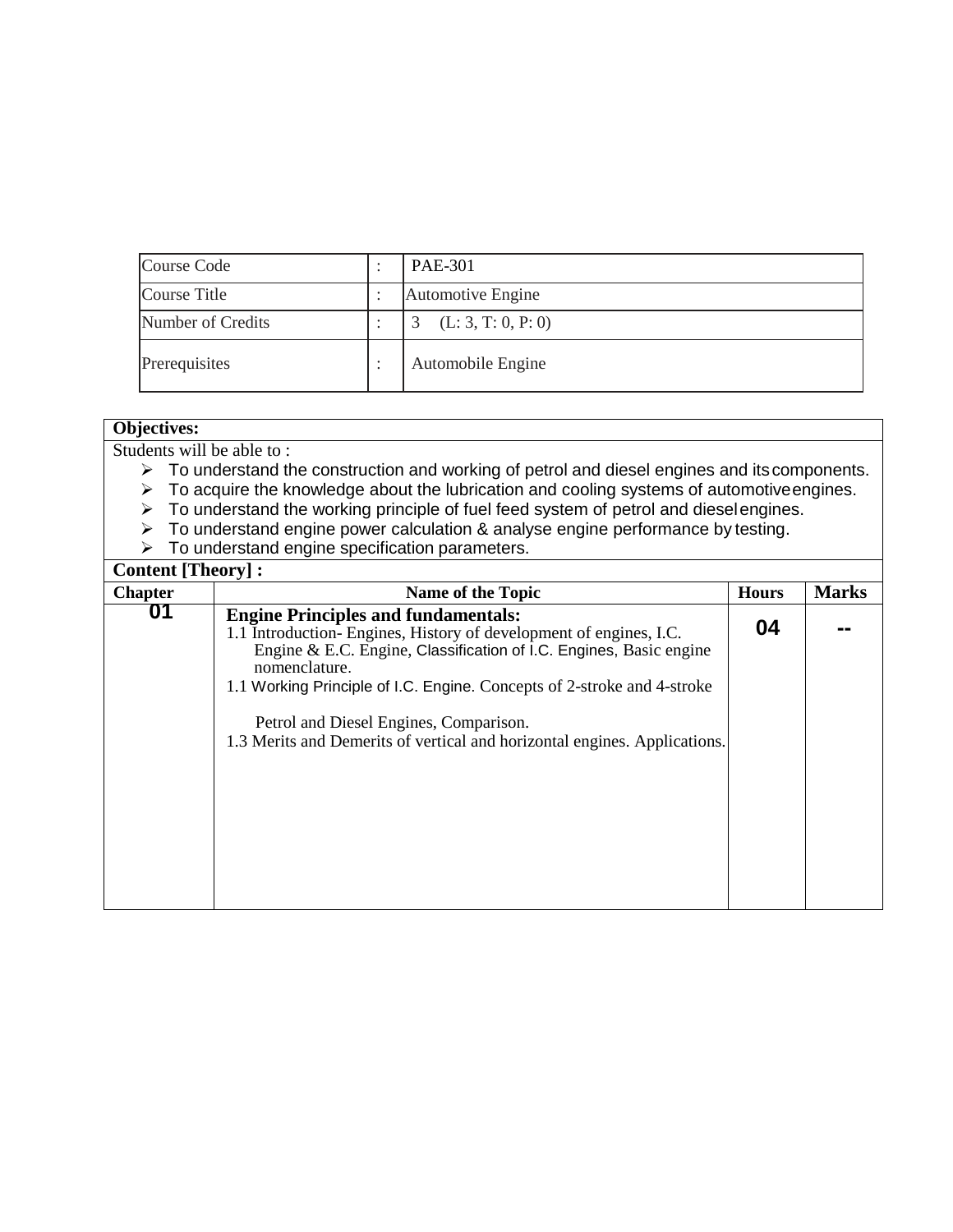| 02 | <b>Constructional features, function and working of automobile</b><br>engine components:<br>2.1 Cylinder block, cylinder liners, types of liner, function, comparison of<br>dry and wet liner, cylinder head, Crankcase & Materials.<br>2.2 Piston, Piston slap, Piston clearance, Piston material [C.I. & Al<br>alloy], Comparison between C.I & AI alloy piston, Piston rings, types,<br>function, Piston ring joints, arrangement of ring gap in 4-S & 2-S<br>engines & Materials, Piston pin, types of piston pin & Materials.<br>2.3 Connecting Rod, Crank shaft, Cam shaft, Materials, Types of<br>Camshaft drives, Timing gears, Timing sprocket, Timing toothed<br>belt, Applications.<br>2.4 Valve, side valve, overhead valve (Single and Double), Valve<br>operating mechanism, Valve clearance, Rotary valve, sleevevalve<br>mechanism, Use of Reed Valve in the two-stroke engine,<br>2.5 Valve timing and port timing diagram.<br>2.6 Manifolds [Inlet and exhaust], function, Silencers, types. Working<br>Principle of silencer, Flywheel, Dampers, working principle. | 10 |  |
|----|----------------------------------------------------------------------------------------------------------------------------------------------------------------------------------------------------------------------------------------------------------------------------------------------------------------------------------------------------------------------------------------------------------------------------------------------------------------------------------------------------------------------------------------------------------------------------------------------------------------------------------------------------------------------------------------------------------------------------------------------------------------------------------------------------------------------------------------------------------------------------------------------------------------------------------------------------------------------------------------------------------------------------------------------------------------------------------------|----|--|
| 03 | <b>Engine Cooling System:</b><br>3.1 Introduction - Necessity of cooling, Types of cooling<br>systems- Air cooling system, Water-cooling system / Liquid<br>cooling system. Components of air-cooling system, uses.<br>3.2 Water-cooling system./ Liquid cooling system, layout working<br>principle, different components of water / liquid cooling system.<br>Thermostat valve, types, construction and working principle of<br>Thermostat valve, Cooling pump & cooling fan – engine driven and<br>Electric driven. Radiator-Construction and type of radiator cores.<br>Pressure Cap-construction and working, use of expansion tank.<br>3.3 Comparison between Air-cooling and water / liquid cooling system.<br>3.4 Properties of coolants, Anti freeze solution, types, purpose of<br>using, additives, Valve Cooling, Effect of Under cooling & over<br>cooling, troubleshooting.                                                                                                                                                                                              | 06 |  |
| 04 | <b>Engine Lubrication System:</b><br>4.1 Introduction, Purpose of lubrication, parts to be lubricated.<br>4.2 Function and Properties of engine lubricating oil, Classification of<br>lubricants and their makes, Grading or Rating of lubricants,<br>additives for lubricants.<br>4.3 Different methods of lubrication - Petro-oil lubrication system, Wet<br>sump lubrication [layout] and Dry sump lubrication [layout]. Splash<br>lubrication, Semi pressure lubrication, Pressurized lubrication<br>system, Working principle & Applications.<br>4.4 Components of wet sump lubrication system like strainer, fuel<br>pump, filter [fine & coarse], pressure gauge, Dipstick, relief valve, oil<br>coolers.<br>4.5 Causes of oil consumption and oil contamination, Crank case<br>Ventilation, Troubleshooting.                                                                                                                                                                                                                                                                   | 06 |  |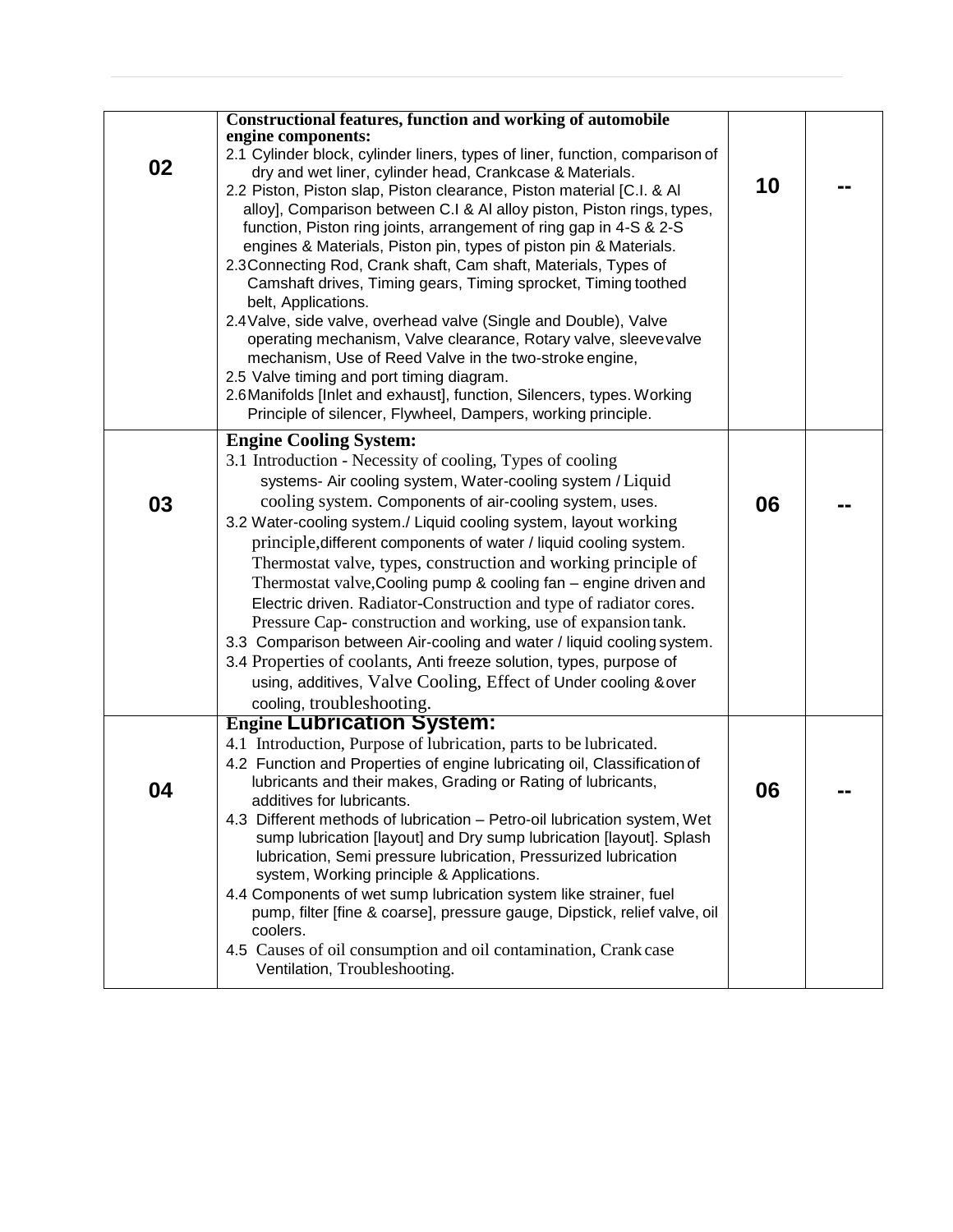|    | Part-I<br>5.1                       | Fuel feed system [petrol engine]:                                                                                                              |                                                |  |  |  |  |  |  |  |
|----|-------------------------------------|------------------------------------------------------------------------------------------------------------------------------------------------|------------------------------------------------|--|--|--|--|--|--|--|
|    |                                     | 5.1.1 Fuel feed system in petrol engines layout], types- Gravity and<br>Pump feed.                                                             |                                                |  |  |  |  |  |  |  |
|    |                                     | 5.1.2 Mechanical fuel pump and Electrical fuel pump - construction,                                                                            |                                                |  |  |  |  |  |  |  |
|    |                                     | working principle & use.                                                                                                                       | 07                                             |  |  |  |  |  |  |  |
| 05 |                                     | 5.1.3 Air cleaner- types, dry & oil bath/wet type air cleaner,<br>Construction, working principle & use.                                       |                                                |  |  |  |  |  |  |  |
|    |                                     | <b>5.1.4</b> Stoichiometric air-fuel ratio, Mixture strength, A/F mixture                                                                      |                                                |  |  |  |  |  |  |  |
|    |                                     | requirement at different operating condition, working of simple                                                                                |                                                |  |  |  |  |  |  |  |
|    |                                     | carburettor, defects and remedies.                                                                                                             |                                                |  |  |  |  |  |  |  |
|    |                                     | 5.1.5 Carburettor used in four wheelers and two wheelers, construction<br>and working of carburettor used in two wheelers.                     |                                                |  |  |  |  |  |  |  |
|    |                                     | 5.1.6 Different circuits of carburettor [e.g. choke, ideal,                                                                                    |                                                |  |  |  |  |  |  |  |
|    |                                     | accelerating circuits],                                                                                                                        |                                                |  |  |  |  |  |  |  |
|    | Part-II                             | Fuel feed system [Compression ignition engine]:                                                                                                |                                                |  |  |  |  |  |  |  |
|    | 5.2                                 | 5.2.1 Introduction - Requirement of fuel injection system.                                                                                     |                                                |  |  |  |  |  |  |  |
|    |                                     | Various components of diesel fuel injection system- Fuel tank,<br>fuel lines, fuel filters, Priming Pump, fuel injection pump (inline          | 06                                             |  |  |  |  |  |  |  |
|    |                                     | for single or multiple and distributor type), types of fuel injectors,                                                                         |                                                |  |  |  |  |  |  |  |
|    |                                     | and types of nozzle (single orifice, multiple orifice etc.).                                                                                   |                                                |  |  |  |  |  |  |  |
|    |                                     | 5.2.2 Types of diesel fuel injection system, Individual pump, Unit<br>injection system, Distributor system and common rail system.             |                                                |  |  |  |  |  |  |  |
|    |                                     | Layout and working principle.                                                                                                                  |                                                |  |  |  |  |  |  |  |
|    |                                     | 5.2.3 Working principle of Mechanical Governor in Fuel Injection                                                                               |                                                |  |  |  |  |  |  |  |
|    |                                     | Pump.                                                                                                                                          |                                                |  |  |  |  |  |  |  |
|    |                                     | 5.2.3 Faults and troubleshooting.                                                                                                              |                                                |  |  |  |  |  |  |  |
|    |                                     | <b>Engine Performance and Testing:</b>                                                                                                         |                                                |  |  |  |  |  |  |  |
|    |                                     | 7.1 Engine Performance parameters- Engine torque, Brake power                                                                                  |                                                |  |  |  |  |  |  |  |
|    |                                     | Indicated power, Frictional power, Mean effective pressure [on IP &                                                                            |                                                |  |  |  |  |  |  |  |
|    |                                     | BP], Fuel Consumption, Specific fuel consumption.<br>Engine efficiency - indicated thermal efficiency, Brake thermal<br>7.2                    | 09                                             |  |  |  |  |  |  |  |
|    | 06                                  | efficiency, Mechanical Efficiency, Efficiency ratio, Air standard                                                                              |                                                |  |  |  |  |  |  |  |
|    |                                     | efficiency, Volumetric Efficiency [on mass & volume], Air-Fuel ratio,                                                                          |                                                |  |  |  |  |  |  |  |
|    |                                     | relative A/F ratio.                                                                                                                            |                                                |  |  |  |  |  |  |  |
|    |                                     | 7.3 Measurement of Indicated power with the help of Engine Indicator.<br>Measurement of frictional power- Of single cylinder or multi cylinder |                                                |  |  |  |  |  |  |  |
|    |                                     | engines with the help of Morse test and Motoring test.                                                                                         |                                                |  |  |  |  |  |  |  |
|    |                                     | 7.4 Measurement of brake power- Dynamometer (Mechanical,                                                                                       |                                                |  |  |  |  |  |  |  |
|    |                                     | 7.5 Making a heat balance sheet.                                                                                                               | Hydraulic, Electrical dynamometers).           |  |  |  |  |  |  |  |
|    |                                     | 7.6 Effect of temperature and altitude on engine power.                                                                                        |                                                |  |  |  |  |  |  |  |
|    |                                     | 7.7 Performance-characteristics curves, Factor affecting theengine                                                                             |                                                |  |  |  |  |  |  |  |
|    | <b>Learning Resources:</b>          | Performance, Engine specification. [Simple problems]                                                                                           |                                                |  |  |  |  |  |  |  |
|    |                                     |                                                                                                                                                |                                                |  |  |  |  |  |  |  |
|    | <b>Text Books:</b><br><b>Author</b> |                                                                                                                                                |                                                |  |  |  |  |  |  |  |
|    | Dr. Kirpal Singh                    | <b>Title</b><br>Automobile Engg. Vol.-2                                                                                                        | <b>Publisher</b><br><b>Standard Publishers</b> |  |  |  |  |  |  |  |
|    | R.B. Gupta                          | <b>Automobile Engineering</b>                                                                                                                  | Satya Prakashan                                |  |  |  |  |  |  |  |
|    |                                     |                                                                                                                                                |                                                |  |  |  |  |  |  |  |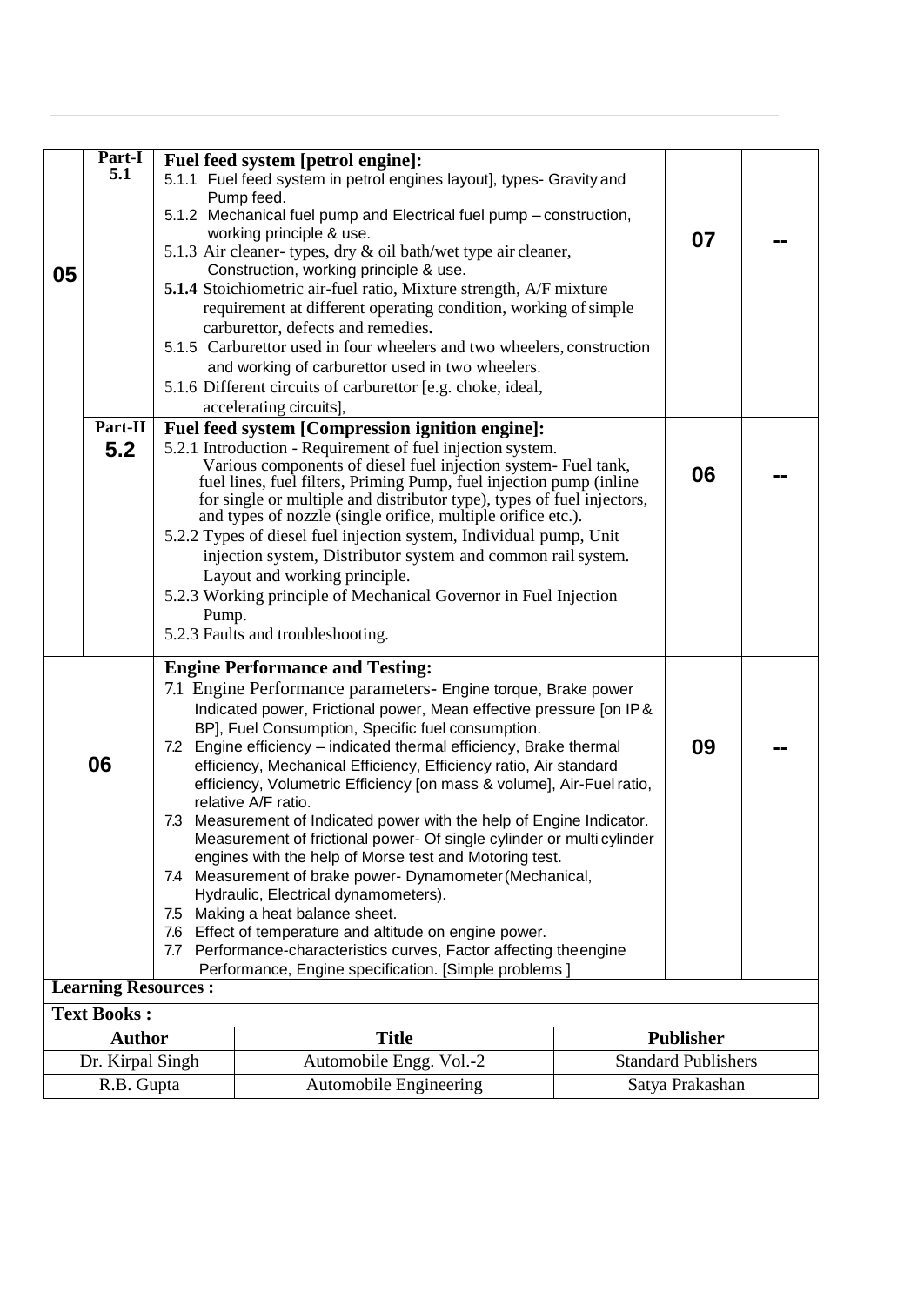| Course Code       | <b>PAE-302</b>       |
|-------------------|----------------------|
| Course Title      | Automotive Chasis -I |
| Number of Credits | (L: 3, T: 0, P: 0)   |
| Prerequisites     | Automobile Engine    |

 $\bullet$ 

| <b>Objectives:</b> |                                                                                                                                                                                                                                                                                                                          |              |              |  |  |  |  |  |
|--------------------|--------------------------------------------------------------------------------------------------------------------------------------------------------------------------------------------------------------------------------------------------------------------------------------------------------------------------|--------------|--------------|--|--|--|--|--|
|                    | Students will be able to:                                                                                                                                                                                                                                                                                                |              |              |  |  |  |  |  |
|                    | 1. Understand construction, working and functions of Automobile Chassis.                                                                                                                                                                                                                                                 |              |              |  |  |  |  |  |
|                    | 2. Understand construction, working and functions of steering, b raking and suspension.                                                                                                                                                                                                                                  |              |              |  |  |  |  |  |
|                    | 3. Compare the developments in body engineering, control systems and safety equipment.                                                                                                                                                                                                                                   |              |              |  |  |  |  |  |
|                    | <b>Content [Theory]:</b>                                                                                                                                                                                                                                                                                                 |              |              |  |  |  |  |  |
| <b>Chapter</b>     | Name of the Topic                                                                                                                                                                                                                                                                                                        | <b>Hours</b> | <b>Marks</b> |  |  |  |  |  |
|                    | <b>Vehicle layout and Chassis frame:</b>                                                                                                                                                                                                                                                                                 |              |              |  |  |  |  |  |
|                    | 1.1 Vehicle layout                                                                                                                                                                                                                                                                                                       |              |              |  |  |  |  |  |
| 01                 | Definition of an automobile, layout of a vehicle. Layout of<br>the front engine rear wheel driven vehicle, and explain<br>location and function of major vehicle components and<br>systems in brief. (With Sketch)                                                                                                       | 07           |              |  |  |  |  |  |
|                    | Classification $&$ comparison of vehicle layout with respect<br>$\bullet$<br>to i) Location of engine, ii) No of live axles, iii)<br>Arrangement of Engine, Passenger and Luggage section,<br>iv) Application. & comparison. [Sketch of layout]                                                                          |              |              |  |  |  |  |  |
|                    | 1.2 Chassis Frames:                                                                                                                                                                                                                                                                                                      |              |              |  |  |  |  |  |
|                    | Introduction – Necessity of frame and its functions. Loads<br>acting on frame. Types of frames-conventional (ladder and<br>x-member type), semi integral and integral types. Frame<br>sections-channel, box and tubular sections, Back bone type<br>Chassis frame, Materials of frames. Sub frame, Defects in<br>frames. | 07           |              |  |  |  |  |  |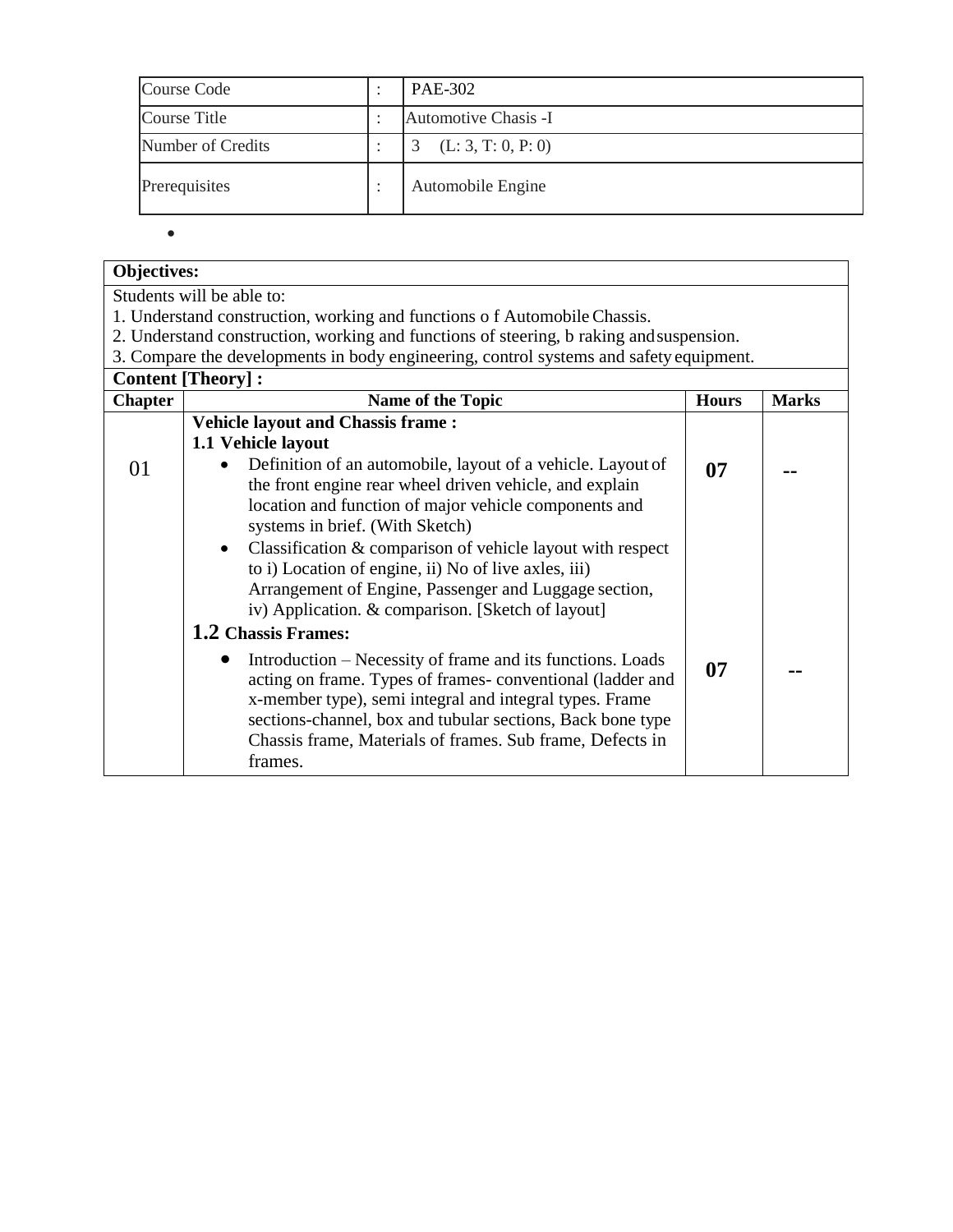| 02           | <b>Body Engineering:</b>                                                                                                            |           |              |
|--------------|-------------------------------------------------------------------------------------------------------------------------------------|-----------|--------------|
|              | Types of bodies and materials used in body construction.                                                                            | 07        |              |
|              | Protective and anticorrosive treatments, painting and                                                                               |           |              |
|              | repainting procedure.                                                                                                               |           |              |
|              | Effect of stream lining [aerodynamic shape] on vehicles'                                                                            |           |              |
|              | performance.                                                                                                                        |           |              |
|              | Comparison between Integral body and Framed Construction.                                                                           |           |              |
| 03           | <b>Front Axle:</b>                                                                                                                  |           |              |
|              | Types of front axle - Dead axle, live axle.<br>$\bullet$                                                                            | 06        |              |
|              | Type of stub axle arrangements- Elliot, reverse Elliot,<br>$\bullet$                                                                |           |              |
|              | Lamoine, reverse Lamoine.                                                                                                           |           |              |
|              | Front wheel assembly.                                                                                                               |           |              |
| 04           | <b>Steering system.:</b>                                                                                                            |           |              |
|              | Steering linkages & Steering column.<br>$\bullet$                                                                                   |           |              |
|              | Steering geometry and its effects – Caster, camber, king<br>$\bullet$                                                               |           |              |
|              | pin                                                                                                                                 | 11        |              |
|              | inclination, toe in– toe out, Correct Steering angle,                                                                               |           |              |
|              | suspension height $\&$ it's effects on stability, steering effort                                                                   |           |              |
|              | & vehicle control etc. Understeering and oversteering,                                                                              |           |              |
|              | Turning radius & it's effects.                                                                                                      |           |              |
|              | Tilt & Telescoping steering wheels, Collapsible steering<br>$\bullet$                                                               |           |              |
|              | column, construction & working Principle.                                                                                           |           |              |
|              | Construction, working and application of Steering gearbox<br>$\bullet$<br>- Rack and Pinion type, Recirculating ball type, Worm and |           |              |
|              | Roller type.                                                                                                                        |           |              |
|              | Ackerman Principle and linkage.                                                                                                     |           |              |
|              | Defects & Troubleshooting.                                                                                                          |           |              |
|              |                                                                                                                                     |           |              |
| 05           | <b>Power Steering:</b>                                                                                                              |           |              |
|              | Principles of Power Steering.<br>$\bullet$                                                                                          |           |              |
|              | Comparison between Conventional Steering System and                                                                                 | 10        |              |
|              | Power Steering System.                                                                                                              |           |              |
|              | Power Steering System Types (Hydraulic and electrical)<br>$\bullet$                                                                 |           |              |
|              | Construction and working principle of different powersteering                                                                       |           |              |
|              | system, Power Steering Pumps, Four Wheeled Steering.                                                                                |           |              |
|              | Power Steering System - Troubleshooting.                                                                                            |           |              |
| <b>Total</b> |                                                                                                                                     | 48 hrs 70 |              |
|              |                                                                                                                                     |           | <b>Marks</b> |
|              |                                                                                                                                     |           |              |

| <b>Text Books:</b>          |                                                   |                                      |  |
|-----------------------------|---------------------------------------------------|--------------------------------------|--|
| <b>Author</b>               | <b>Title</b>                                      | <b>Publisher</b>                     |  |
| Dr. Kirpal Singh            | Automobile Engg. Vol.-1                           | <b>Standard Publishers</b>           |  |
| R.B. Gupta                  | Automobile Engineering                            | Satya Prakashan                      |  |
| Crouse & Angline            | <b>Automotive Mechanics</b>                       | Tata McGraw Hill                     |  |
| Joseph Heitner              | <b>Automotive Mechanics</b>                       | East West Press, New Delhi           |  |
| John B. Heywood             | <b>Internal Combustion Engine</b><br>Fundamentals | McGraw-Hill International<br>Edition |  |
| <b>Automotive Mechanics</b> | N.K. Giri vol-2                                   | Khanna Publishers, New Delhi         |  |
| K.K. Ramlingam              | Automobile Engineering                            | <b>Scitech Publications</b>          |  |
| <b>Course Code</b>          | <b>PME-303</b><br>٠<br>$\ddot{\phantom{a}}$       |                                      |  |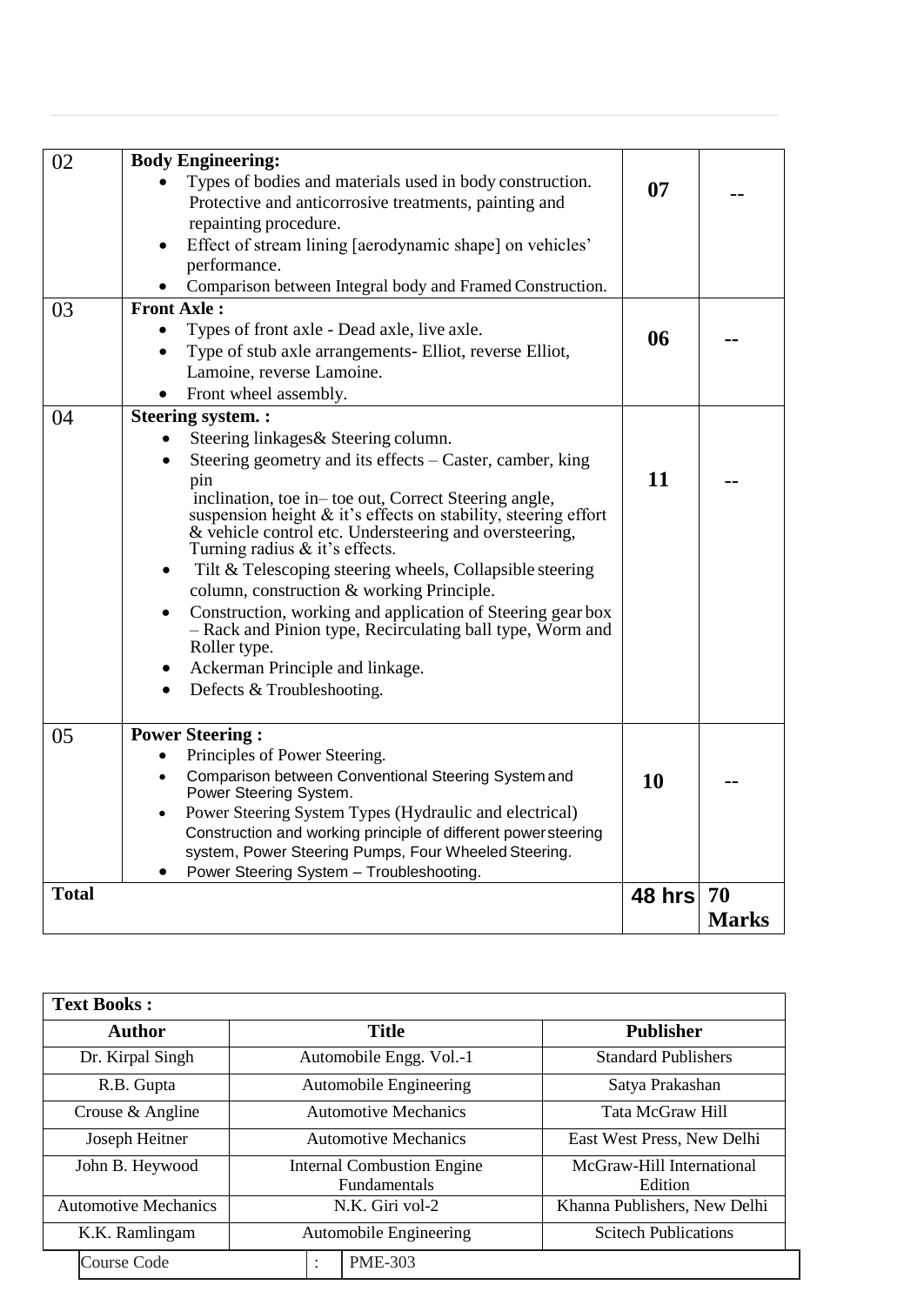| Course Title           | THERMAL ENGINEERING - I                |
|------------------------|----------------------------------------|
| Number of Credits      | (L: 3, T: 0, P: 0)                     |
| Prerequisites          | Basic Mechanical Engineering (MEPC102) |
| <b>Course Category</b> | PC.                                    |

Course Objectives:

- To give a good understanding of and thorough insight into all important aspects ofthermal systems, energy control and the general issue of energy.
- To understand the principles & working of various power producing & power absorbingdevices.
- To study, analyze and evaluate the operation and the performance of I.C. engines, compres-

### Coruse Content:

**UNIT-I: Sources of Energy:** Brief description of energy Sources: Classification of energy sources - Renewable, Non-Renewable; Fossil fuels, including CNG, LPG; Solar Energy: Flat plate and concentrating collectors & its applications (Solar Water Heater, Photovoltaic Cell, Solar Distillation); Wind Energy; Tidal Energy; Ocean Thermal Energy; Geothermal Energy; Biogas, Biomass, Bio-diesel; Hydraulic Energy, Nuclear Energy; Fuel cell.

**Unit-II: Internal Combustion Engines:** Assumptions made in air standard cycle analysis; Brief de- scription of Carnot, Otto and Diesel cycles with P-V and T-S diagrams; Internal and external com- bustion engines; advantages of I.C. engines over external combustion engines; classification of I.C. engines; neat sketch of I.C. engine indicating component parts; Function of each part and materials used for the component parts - Cylinder, crank case, crank pin, crank, crank shaft, connecting rod, wrist pin, piston, cooling pins cylinder heads, exhaust valve, inlet valve; Working of four-stroke and two-stroke petrol and diesel engines; Comparison of two stroke and four stroke engines; Compar- ison of C.I. and S.I. engines; Valve timing and port timing diagrams for four stroke and two stroke engines.

**Unit-III: I.C. Engine Systems:** Fuel system of Petrol engines; Principle of operation of simple and Ze- nith carburettors; Fuel system of Diesel engines; Types of injectors and fuel pumps; Cooling system

- air cooling, water cooling system with thermo siphon method of circulation and water cooling sys- tem with radiator and forced circulation (description with line diagram). Comparison of air cooling and water cooling system; Ignition systems – Battery coil ignition and magneto ignition (description and working). Comparison of two systems; Types of lubricating systems used in I.C. engines with line diagram; Types of governing of I.C. engines – hit and miss method, quantitative method, qualita- tive method and combination methods of governing; their applications; Objective of super charging.

**Unit-IV: Performance of I.C. Engines:** Brake power; Indicated power; Frictional power; Brake and Indicated mean effective pressures; Brake and Indicated thermal efficiencies; Mechanical efficiency; Relative efficiency; Performance test; Morse test; Heat balance sheet; Methods of determination of B,P., I.P. and F.P.; Simple numerical problems on performance of I.C. engines.

**Unit-V: Air Compressors:** Functions of air compressor; Uses of compressed air; Types of air com- pressors; Single stage reciprocating air compressor - its construction and working (with line dia- gram) using P-V diagram; Multi stage compressors – Advantages over single stage compressors; Ro- tary compressors: Centrifugal compressor, axial flow type compressor and vane type compressors.

**Refrigeration & Air-conditioning:** Refrigeration; Refrigerant; COP; Air Refrigeration system: com- ponents, working & applications; Vapour Compression system: components, working &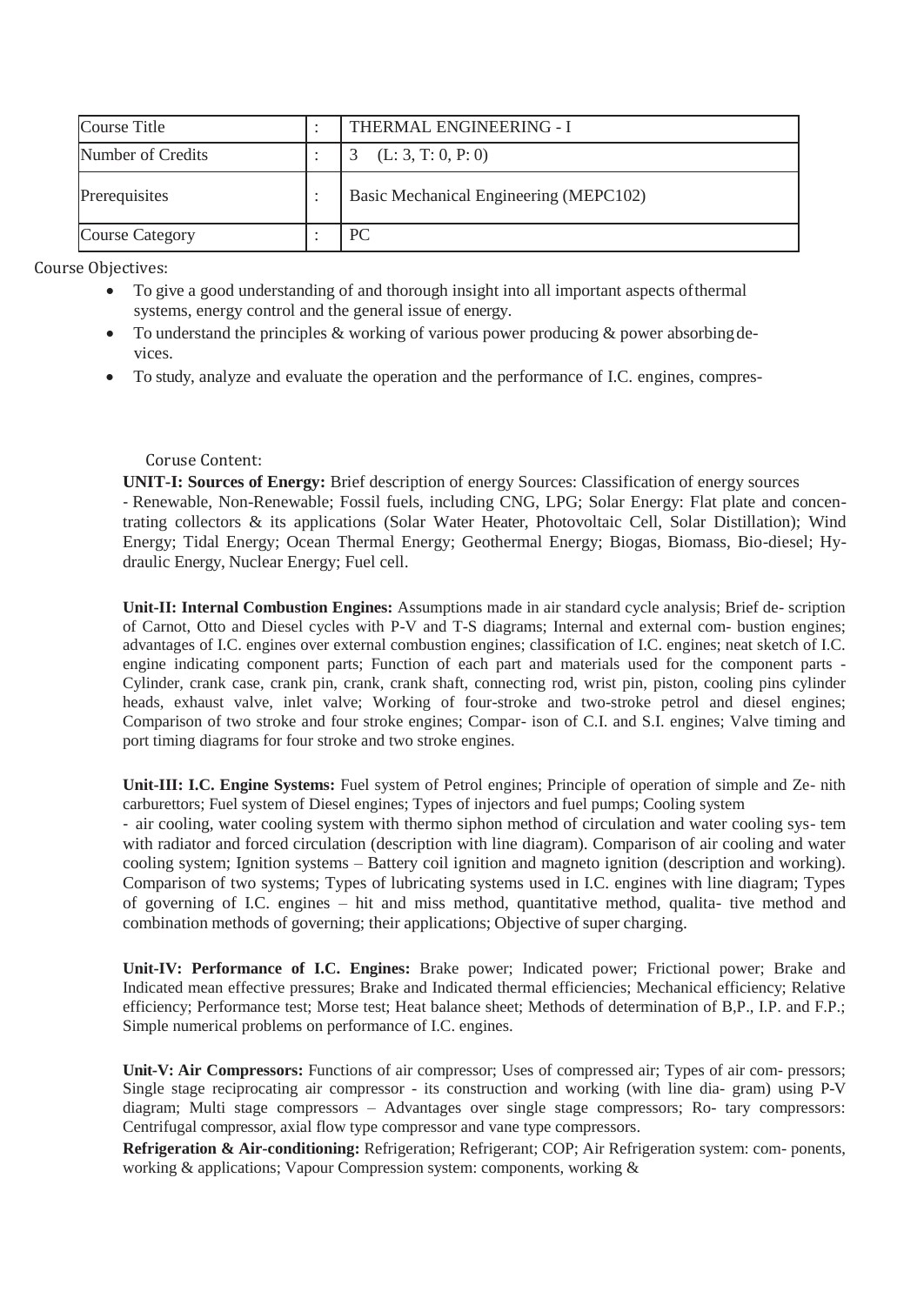applications; Air conditioning; Classification of Air-conditioning systems; Comfort and Industrial Air-Condition- ing; Window Air-Conditioner; Summer Air-Conditioning system, Winter Air-Conditioning system, Year-round Air-Conditioning system.

Reference Books:

- 1. Introduction to Renewable Energy Vaughn Nelson, CRC Press
- 2. Thermal Engineering P.L. Ballaney, Khanna Publishers, 2002
- 3. A Course in Thermal Engineering S. Domkundwar & C.P. Kothandaraman, DhanpatRai.
- 4. Thermal Engineering R.S. Khurmi and J.K. Gupta, 18th Edition, S. Chand & Co, NewDelhi.
- 5. Thermal Engineering R. K. Rajput,8th Edition, Laxmi publications Pvt Ltd, New Delhi.

Course outcomes:

At the end of the course, the student will be able to:

| CO <sub>1</sub> | Know various sources of Energy and their applications.                                                |
|-----------------|-------------------------------------------------------------------------------------------------------|
| CO <sub>2</sub> | Classify I.C. engines and understand their working and constructional features.                       |
| CO <sub>3</sub> | Draw the energy flow diagram of an I.C. engine and evaluate its performance.                          |
| CO <sub>4</sub> | Describe the constructional features of air compressor and working of different air com-<br>pressors. |
| CO <sub>5</sub> | Know the applications of refrigeration and Classify air-conditioning systems.                         |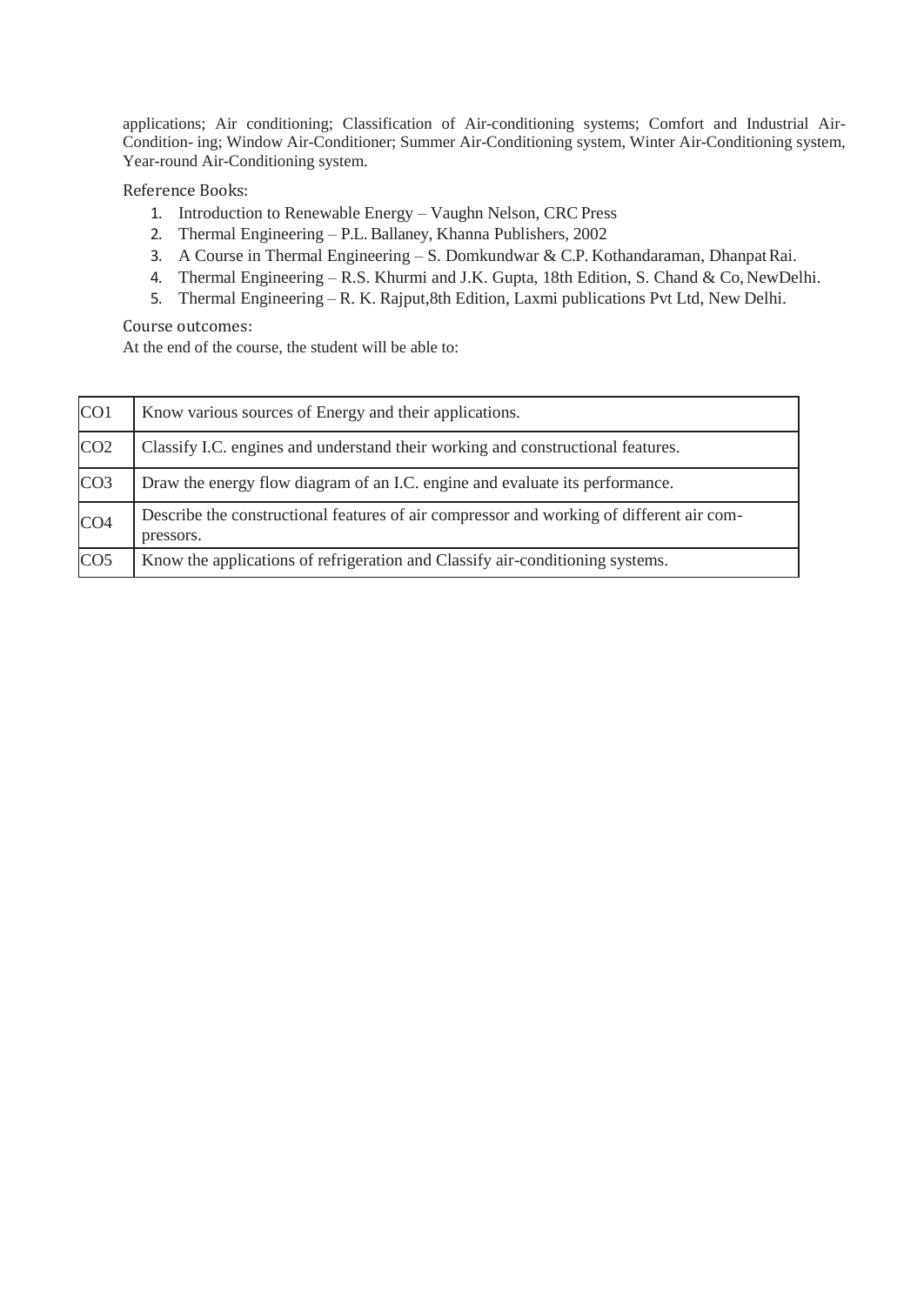| Course Code            | <b>PME-304</b>                 |
|------------------------|--------------------------------|
| Course Title           | MATERIAL SCIENCE & ENGINEERING |
| Number of Credits      | (L: 3, T: 0, P: 0)             |
| Prerequisites          | NIL                            |
| <b>Course Category</b> |                                |

Course Objectives:

- To understand crystal structures and atomic bonds.
- To understand the properties of different types of ferrous metals and alloys.
- To understand the properties of different types of non-ferrous metals and alloys.
- To understand various metallic failures and acquire the knowledge of testing ofmaterials.
- To understand the concept of corrosion and its prevention.

### Course Content:

**UNIT-I: Crystal structures and Bonds:** Unit cell and space lattice: Crystal system: The seven basic crystal systems; Crystal structure for metallic elements: BCC, FCC and HCP; Coordination number for Simple Cubic, BCC and FCC; Atomic radius: definition, atomic radius for Simple Cubic, BCC and FCC; Atomic Packing Factor for Simple Cubic, BCC, FCC and HCP; Simple problems on finding number of atoms for a unit cell.

**Bonds in solids:** Classification - primary or chemical bond, secondary or molecular bond; Types of primary bonds: Ionic, Covalent and Metallic Bonds; Types of secondary bonds: Dispersion bond, Dipole bond and Hydrogen bond.

**Unit-II: Phase diagrams, Ferrous metals and its Alloys:** Isomorphs, eutectic and eutectoid sys- tems; Iron-Carbon binary diagram; Iron and Carbon Steels; flow sheet for production of iron and steel; Iron ores – Pig iron: classification, composition and effects of impurities on iron; Cast Iron: clas- sification, composition, properties and uses; Wrought Iron: properties, uses/applications of wrought Iron; comparison of cast iron, wrought iron and mild steel and high carbon steel; standard com- mercial grades of steel as per BIS and AISI; Alloy Steels – purpose of alloying; effects of alloying ele- ments – Important alloy steels: Silicon steel, High Speed Steel (HSS), heat resisting steel, spring steel, Stainless Steel (SS): types of SS, applications of SS – magnet steel – composition, properties anduses

**Unit-III: Non-ferrous metals and its Alloys:** Properties and uses of aluminium, copper, tin, lead, zinc, magnesium and nickel; Copper alloys: Brasses, bronzes – composition, properties and uses; Aluminium alloys: Duralumin, hindalium, magnelium – composition, properties and uses; Nickel al- loys: Inconel, monel, nicPerome – composition, properties and uses. Anti- friction/Bearing alloys: Various types of bearing bronzes - Standard commercial grades as per BIS/ASME.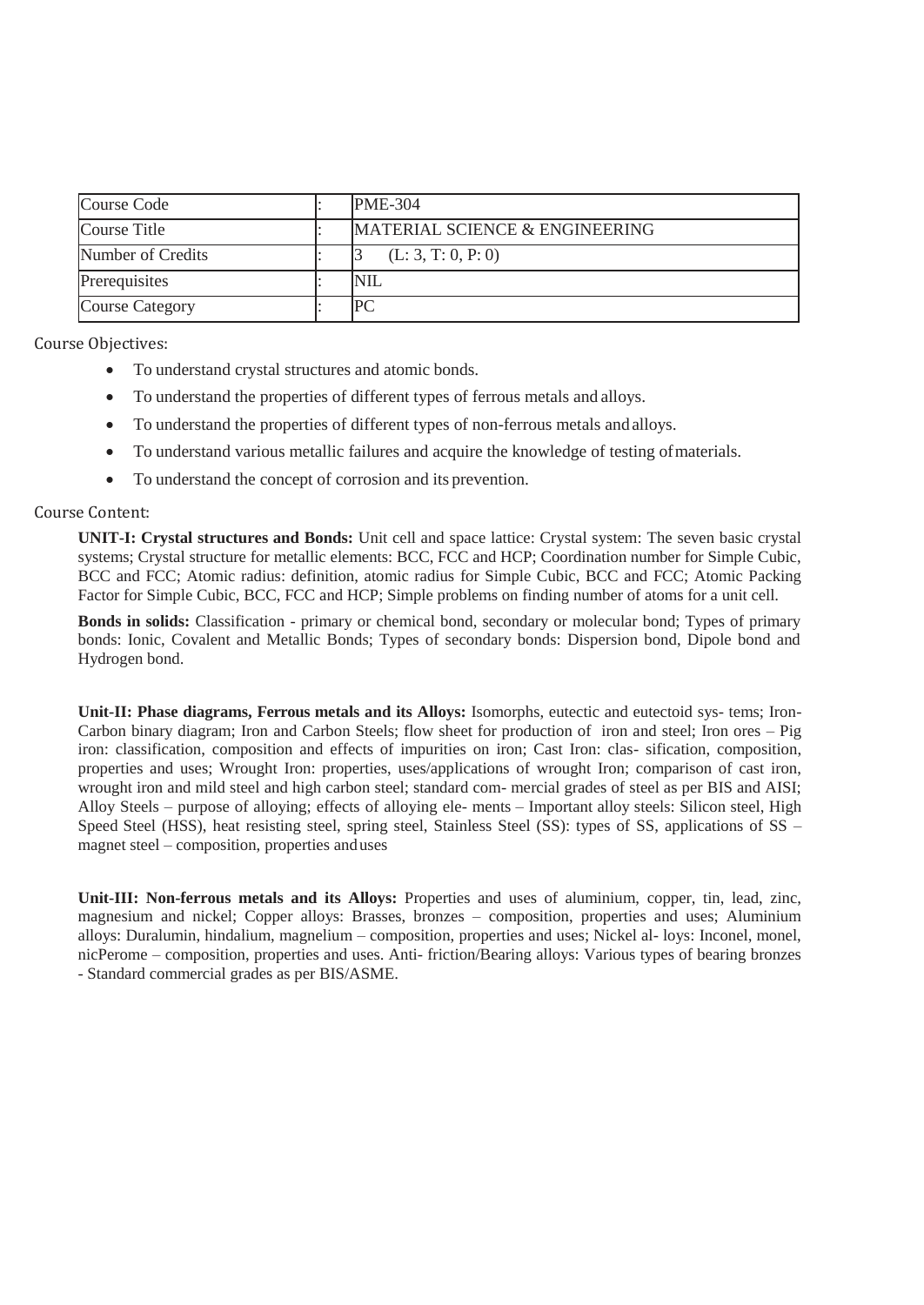**Unit-IV: Failure analysis & Testing of Materials:** Introduction to failure analysis; Fracture: ductile fracture, brittle fracture; cleavage; notch sensitivity; fatigue; endurance limit; characteristics of fa- tigue fracture; variables affecting fatigue life; creep; creep curve; creep fracture; Destructive testing: Tensile testing; compression testing; Hardness testing: Brinell, Rockwell; bend test; torsion test; fa- tigue test; creep test. Nondestructive testing: Visual Inspection; magnetic particle inspection; liquid penetrant test; ultrasonic inspection; radiography.

**Unit-V: Corrosion & Surface Engineering:** Nature of corrosion and its causes; Electrochemical re- actions; Electrolytes; Factors affecting corrosion: Environment, Material properties and physical con- ditions; Types of corrosion; Corrosion control: Material selection, environment control and design; Surface engineering processes: Coatings and surface treatments; Cleaning and mechanical finishing of surfaces; Organic coatings; Electroplating and Special metallic plating; Electro polishing and pho- to-etching ;– Conversion coatings: Oxide, phosphate and chromate coatings; Thin film coatings: PVD and CVD; Surface analysis; Hard- facing, thermal spraying and high-energy processes; Process/mate- rial selection. Pollution norms for treating effluents as per standards.

Reference Books:

- 1. A Text Book of Material Science & Metallurgy O.P. Khanna, Dhanpath Rai and Sons, New Delhi. 2003.
- 2. Material Science & Engineering R.K. Rajput, S.K. Kataria & Sons, New Delhi,2004.
- 3. Material Science R.S. Khurmi, S. Chand & Co. Ltd., New Delhi, 2005.

### Course outcomes

At the end of the course, the student will be able to:

| CO <sub>1</sub> | Explain about crystal structures and atomic bonds.                                                                                  |
|-----------------|-------------------------------------------------------------------------------------------------------------------------------------|
| CO <sub>2</sub> | Describe about classification of ferrous metals and their properties.                                                               |
| CO <sub>3</sub> | Explain about non-ferrous metals, cutting tool materials and composites along<br>with their properties.                             |
| CO <sub>4</sub> | Describe about the various metallic failures and knowledge in testing of materials.                                                 |
| CO <sub>5</sub> | Explain the principle of corrosion, their types and its prevention methods along<br>with the various surface engineering processes. |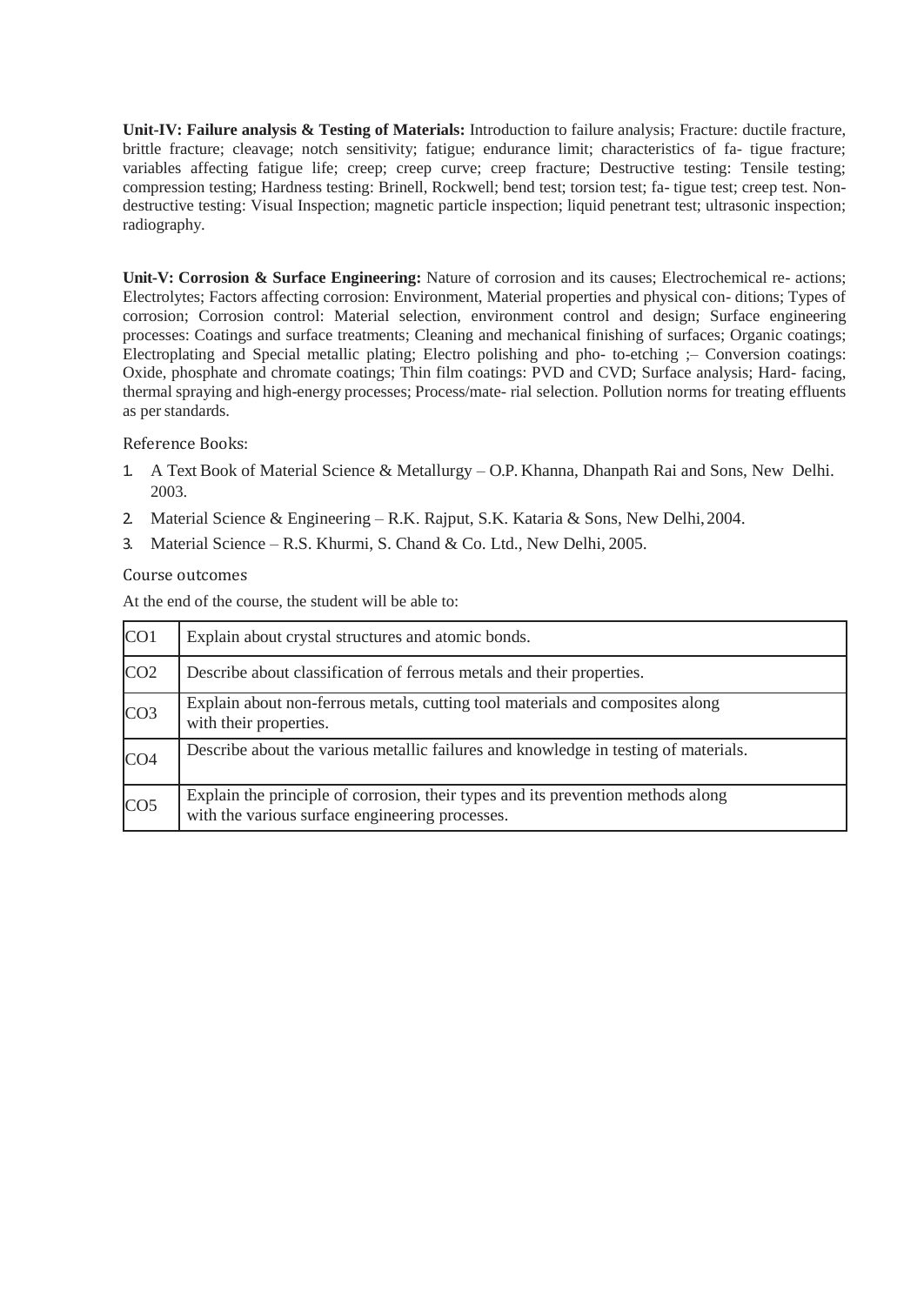| Course Code            | <b>PME-305</b>                      |
|------------------------|-------------------------------------|
| Course Title           | <b>BASIC MECHANICAL ENGINEERING</b> |
| Number of Credits      | (L: 3, T: 1, P: 0)                  |
| Prerequisites          | <b>NIL</b>                          |
| <b>Course Category</b> | РC                                  |

Course Learning Objectives:

- To understand General Principles of Mechanical Engineering
- To understand laws of thermodynamics, thermal and thermodynamic Processes
- To understand working principles of Thermal Machines and Power TransmittingDevices
- To understand basic materials and manufacturing processes

### Course Content:

**UNIT-I: Introduction to Thermodynamics** - Role of Thermodynamics in Engineering and Science, Types of Systems, Thermodynamic Equilibrium, Properties, State, Process and Cycle, Elementary introduction to Zeroth, First and Second laws of thermodynamics, Heat and Work Interactions for various non-flow and flow processes; Concept of Heat Engine, Heat Pump & Refrigerator, Efficiency/ COP; Kelvin-Planck and Clausius Statements, Carnot Cycle, Carnot Efficiency, T-S and P-V Diagrams, Concept of Entropy (Definition only).

**Unit-II: Heat transfer & Thermal Power Plant:** Modes of Heat Transfer; Conduction: Composite Walls and Cylinders, Combined Conduction and Convection: Overall Heat Transfer Co-efficient, Sim- ple Numerical Problems: Thermal Power Plant Layout; Rankine Cycle; Fire Tube and Water Tube boilers, Babcock & Wilcox, Cochran Boilers;

**Unit-III: Steam Turbines:** Impulse and Reaction Turbines; Condensers: Jet & Surface Condensers, Cooling Towers; **Internal Combustion Engines and Refrigeration:** Otto, Diesel and Dual cycles; P-V and T-S Diagrams; IC Engines: 2 - Stroke and 4 - Stroke I.C. Engines, S.I. and C.I. Engines.

**Unit-IV: Materials and Manufacturing Processes:** Engineering Materials, Classification and their Properties; Metal Casting, Moulding, Patterns, Metal Working: Hot Working and Cold Working, Metal Forming: Extrusion, Forging, Rolling, Drawing, Gas Welding, Arc Welding, Soldering, and Brazing.

**Unit-V: Machine Tools and Machining Processes:** Machine Tools: Lathe Machine and types, Lathe Operations, Milling Machine and types, Milling Operations, Shaper and Planer Machines: Differences, Quick-Return Motion Mechanism, Drilling Machine: Operations, Grinding Machine: Operations

### Reference Books:

- 1. Basic Mechanical Engineering M.P. Poonia & S.C. Sharma, Khanna Publishing House
- 2. Elements of Mechanical Engineering M. L. Mathur, F.S. Mehta and R. P.Tiwari,Jain Brothers, New Delhi
- 3. Engineering Heat Transfer Gupta & Prakash, Nem Chand & Brothers, New Delhi
- 4. Workshop Technology (Vol. 1 and 2) B. S. Raghuvanshi, Dhanpath Rai and Sons, NewDelhi.
- 5. Basic Mechanical Engineering J Benjamin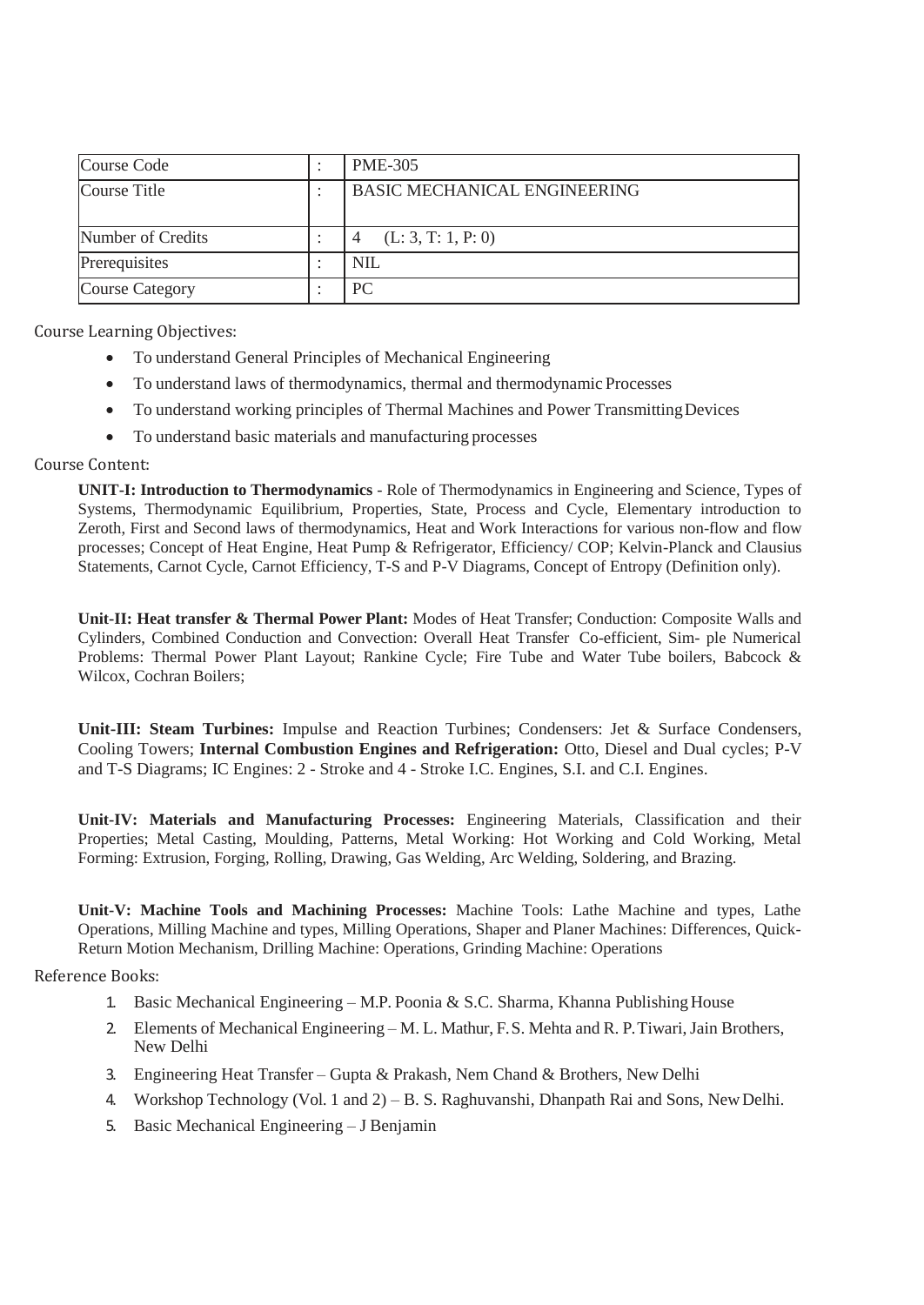| Course Code            |  | <b>PME-311</b>         |
|------------------------|--|------------------------|
| Course Title           |  | Automotive Engines Lab |
|                        |  |                        |
| Number of Credits      |  | 2(L: 0, T: 0, P: 4)    |
| Prerequisites          |  | <b>NIL</b>             |
| <b>Course Category</b> |  | PC.                    |

### **List of Practicals: Total periods : 64**

### **hrs.**

### **Skills to be developed :**

- 01. Operate Cut Section Models of two stroke Engine to understand Engine Nomenclature, Identify and Observe Location of Various Components and explain it's operation.
- 02. Operate Cut Section Models of four stroke Petrol Engine to understand Engine Nomenclature, Identify and Observe Location of Various Components and explain it's operation.
- 03. Operate Cut Section Models of four stroke Diesel Engine to understand Engine Nomenclature, Identify and Observe Location of Various Components and explain it's operation.
- 04. Identifying Tools & Special Tools used for Dismantling and assembling the engine.
- 05. Dismantle & Assemble an Engine and practice the same.
- 06. Dismantle Cooling System; Identify Components and Their Functions, DrawLayout.
- 07. Removing the radiator from vehicle, checking it for leak, flushing the radiator andrefitting.
- 08. Removing the thermostat valve & the pressure cap checking and refitting.
- 09. Dismantle Lubrication System, Identify Components. Draw Layout.
- 10. To study the fuel supply system of petrol & diesel engines and represent the same insketch.
- 11. Removing the carburettor from the engine, identifying and checking the components, sketch of the circuit and refitting.
- 12. Repairing of fuel injectors of a diesel engine, identifying components and refitting.
- 13. Conduct Morse Test on Multi-cylinder Engine & Calculate Frictional Power, I.P & B.P.
- 14. Conduct engine performance testing in engine Test Rig and find other engine performance parameters, prepare heat balance sheet.
- 15. Draw and analyze the engine performance curves.

**Notes:** Engine practical / testing may be performed by the batch.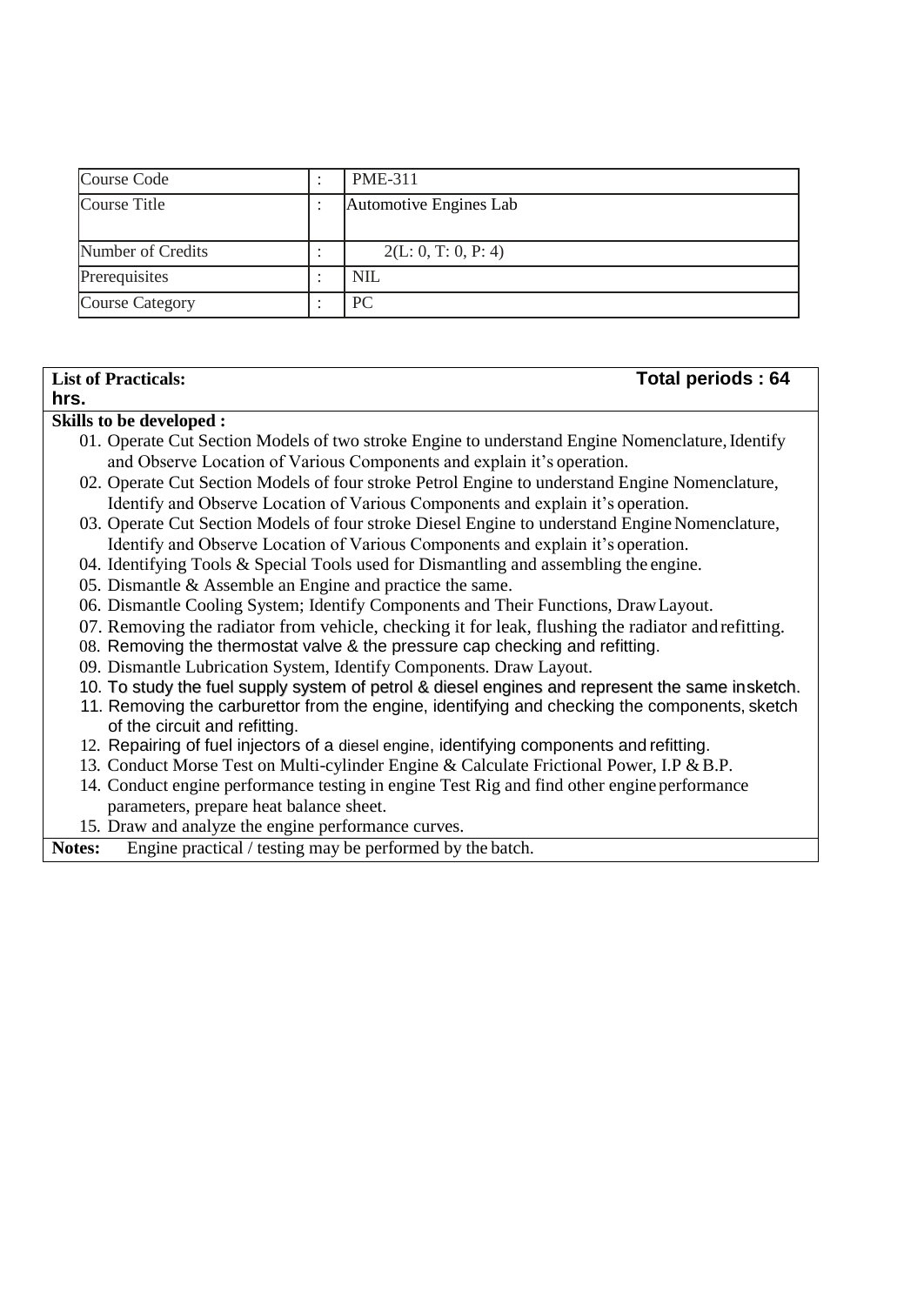| Course Code            | <b>PME-311</b>          |
|------------------------|-------------------------|
| Course Title           | Automotive Chasis-I Lab |
| Number of Credits      | 1(L: 0, T: 0, P: 2)     |
| Prerequisites          | <b>NIL</b>              |
| <b>Course Category</b> | PC.                     |

## **hrs.**

### **List of Practicals: Total Periods : 32**

### **Skills to be developed :**

- 1. Safety precautions to be followed and knowledge of first aid in an automobileworkshop.
- 2. Identification of general tools in an automobile workshop and purposes of them.
- 3. Study of different types of front and rear axles and their sketches.
- 4. Observe the steering linkages, draw its layout. Dismantle the steering gear box, identify its type, sketch its components and assemble it.
- 5. Checking of wheel alignment Suspension height, Caster, Camber, KPI, Toe-in & Toe –out.
- 6. Study of Tilt & Telescoping steering wheels, Collapsible steering column.
- 7. Visit to Automobile Body Building and Body Manufacturing Industry, Prepare a report considering following points – Layouts, Body Construction, Body Materials, Body Repairs and Painting Procedure.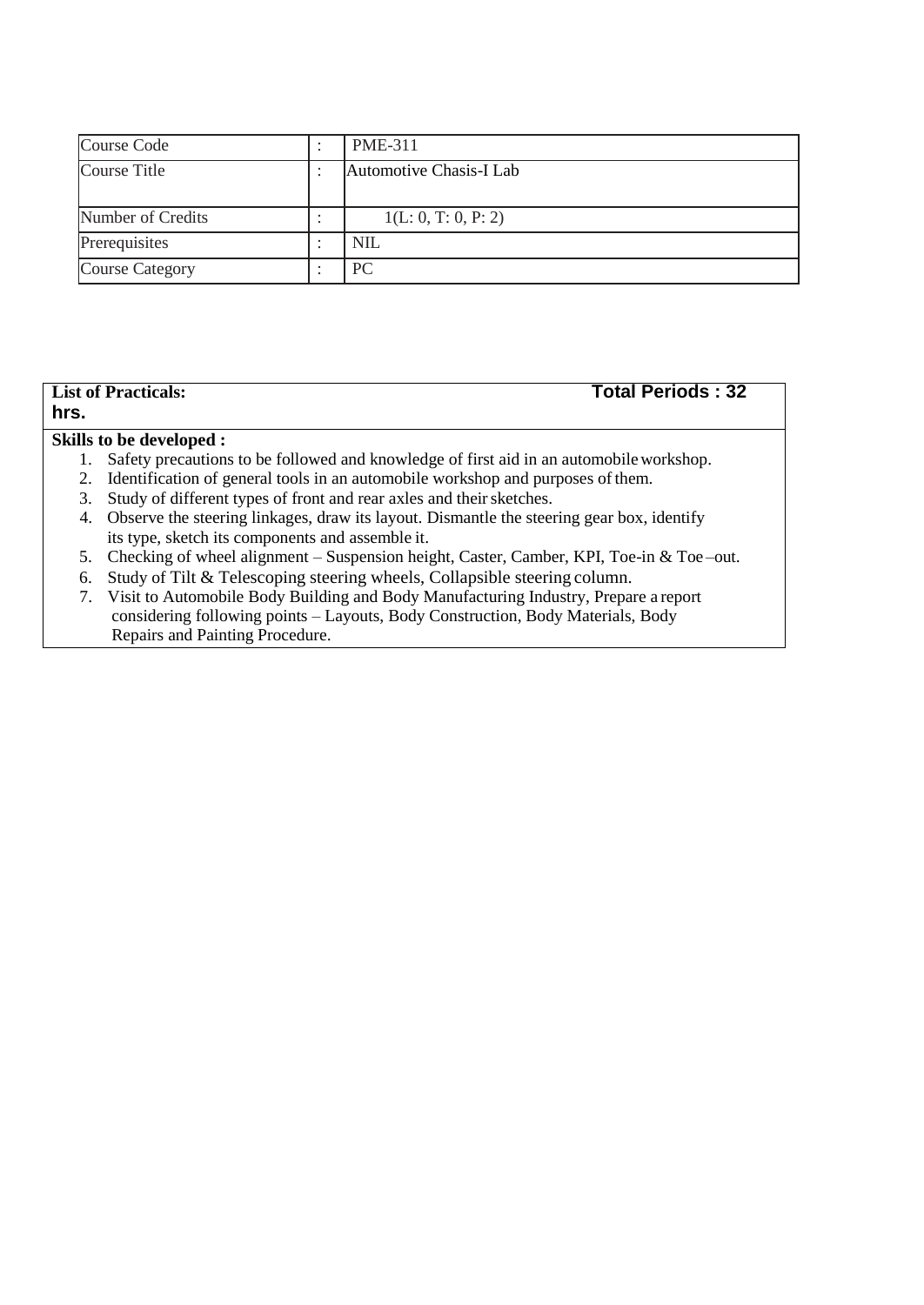| Course Code            | PME-313                             |
|------------------------|-------------------------------------|
| Course Title           | Thermal Engineering $Lab-I$         |
| Number of Credits      | 1 (L:0; T:0; P:2)                   |
| Prerequisites          | Thermal Engineering $- I$ (MEPC207) |
| <b>Course Category</b> | PC.                                 |

Course Objectives:

- To understand the importance of fuel properties and learn the methods of determination of var- ious properties of fuels.
- To understand the working principles of various methods used in determinationof properties of fuels.
- To observe different parts of I.C. engine and understand their working.
- To identify the physical differences between S.I. and C.I. engines and 2-S and 4-Sengines.

### Course Content:

| S.No.                   | <b>Topics for practice</b>                                                                                           |  |  |  |  |  |
|-------------------------|----------------------------------------------------------------------------------------------------------------------|--|--|--|--|--|
| I                       | Flash & Fire point tests using Able's/Cleveland/Pensky Martin Apparatus                                              |  |  |  |  |  |
| $\overline{\rm II}$     | Viscosity measurement usi/Saybolt viscometer                                                                         |  |  |  |  |  |
| III                     | Calorific value tests using Bomb Calorimeter (Solid and Liquid fuels) and Junkers Gas<br>Calorimeter (Gaseous fuels) |  |  |  |  |  |
| IV                      | Carbon residue test using Conradson's apparatus.                                                                     |  |  |  |  |  |
| $\overline{\mathsf{V}}$ | Assembling and disassembling of I.C. Engines                                                                         |  |  |  |  |  |
| $\overline{\text{VI}}$  | Port timing diagram of Petrol engine                                                                                 |  |  |  |  |  |
| VII                     | Port timing diagram of Diesel engine                                                                                 |  |  |  |  |  |
| VIII                    | Valve timing diagram of Petrol engine                                                                                |  |  |  |  |  |
| $\overline{\text{IX}}$  | Valve timing diagram of Diesel engine                                                                                |  |  |  |  |  |
| $\overline{\mathrm{X}}$ | Study of petrol and diesel engine components and Models                                                              |  |  |  |  |  |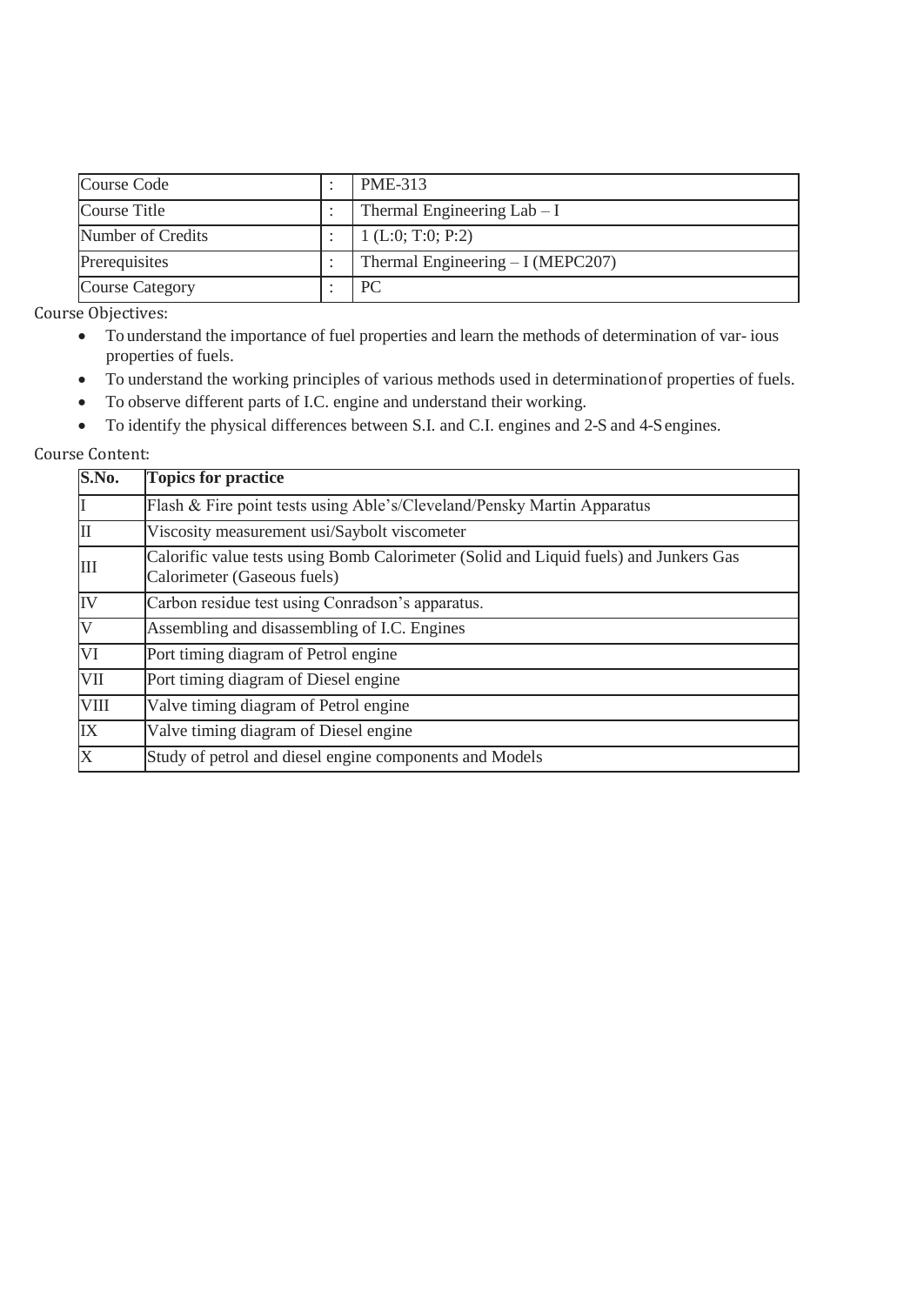| Course Code            | <b>PME-314</b>                                    |
|------------------------|---------------------------------------------------|
| Course Title           | COMPUTER AIDED DESIGN AND MANUFACTURING           |
| Number of Credits      | (L: 3, T: 0, P: 0)                                |
| Prerequisites          | Computer Aided Machine Drawing Practice (MEPC104) |
| <b>Course Category</b> | IPE                                               |

**Course Objectives:** To provide an overview of how computers are being used in design, develop-

ment of manufacturing plans and manufacture.

- To understand concepts of drafting and modelling usingCAD.
- To understand the need for integration of CAD and CAM.
- To understand the concepts of flexible manufacturing system.

### Course Content:

**UNIT-I: Fundamentals of CAD/CAM**: Automation; Design process; Application of computers for de- sign; Benefits of CAD; Computer configuration for CAD applications; Design workstation; Graphic terminal; CAD Software: Definition of system software and application software; CAD database and structure.

**Geometric Modeling:** 3D-Wire frame modeling; Wire frame entities and their definitions; Interpo- lation and Approximation of curves; Concept of Parametric and Non-parametric representation of curves; Curve fitting techniques.

**Unit-II: Surface Modeling**: Algebraic and Geometric form; Parametric space of surface; Blending functions; Parametrization of surface patch; Subdividing; Cylindrical surface; Ruled surface; Surface of revolution; Spherical surface; Composite surface; Bezier surface; Solid Modelling: Definition of cell composition and spatial occupancy enumeration; Sweep representation; Constructive solid geome- try; Boundary representations.

**Unit-III: NC Control Production Systems:** Numerical control; Elements of NC system; NC part programming; Methods of NC part programming; Manual part programming, Computer assisted part programming; Post processor; Computerized part program.

**Unit-IV: Group Technology:** Part families; Parts classification and coding; Production analysis; Ma- chine cell design; Computer aided process planning: Retrieval type and Generative type; Machinabil- ity data systems; MRP and its Benefits.

**Unit-V: Flexible manufacturing system:** F.M.S equipment; Layouts; Analysis methods and benefits; Computer aided quality control; Automated inspection: Off-line, On-line, Contact, Non-contact; Coor- dinate measuring machines; Machine vision; CIM system and Benefits